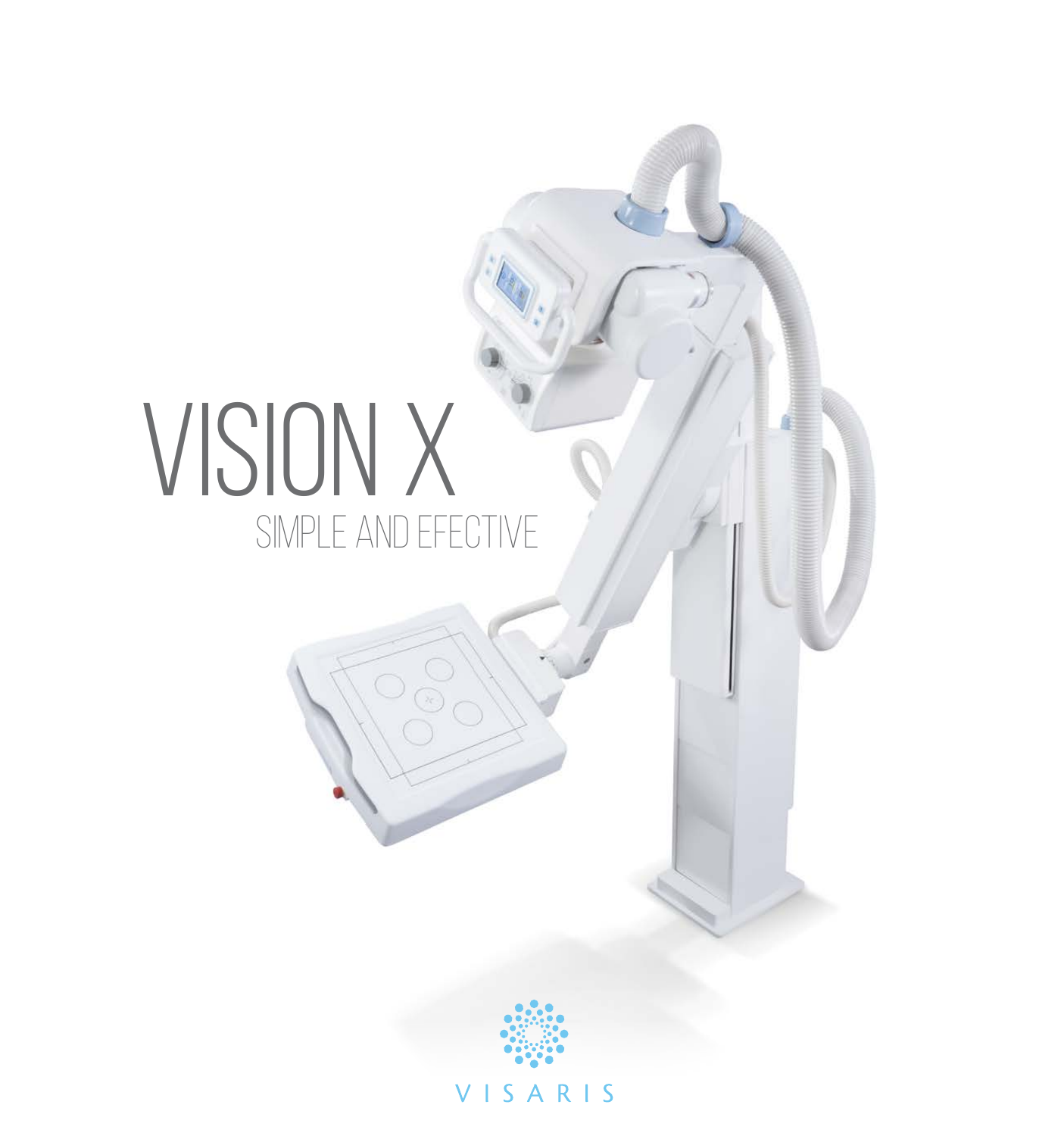

## Digital radiography accessible to all

**aec**

Vision X is universal, digital radiography (DR) device for wide range of general and specialized diagnostic needs. Easy manual positioning in all directions, including detector inclination for oblique projections, allows efficient handling of all patient types. Digital flat panel detector with big active area allows flexible imaging of all anatomies with high resolution. Direct digital radiography acquisition, with significantly lower doses compared to CR and film imaging and optimally adjusted image processing, automatically produces crystal clear images of any anatomy of interest. Integrated system console automatically controls all system components and enables operator with unprecedented simplicity and ease of use. Whether working in general practitioners office or at specialist ward, Vision X system will allow high patient throughput and images of exceptional diagnostic quality.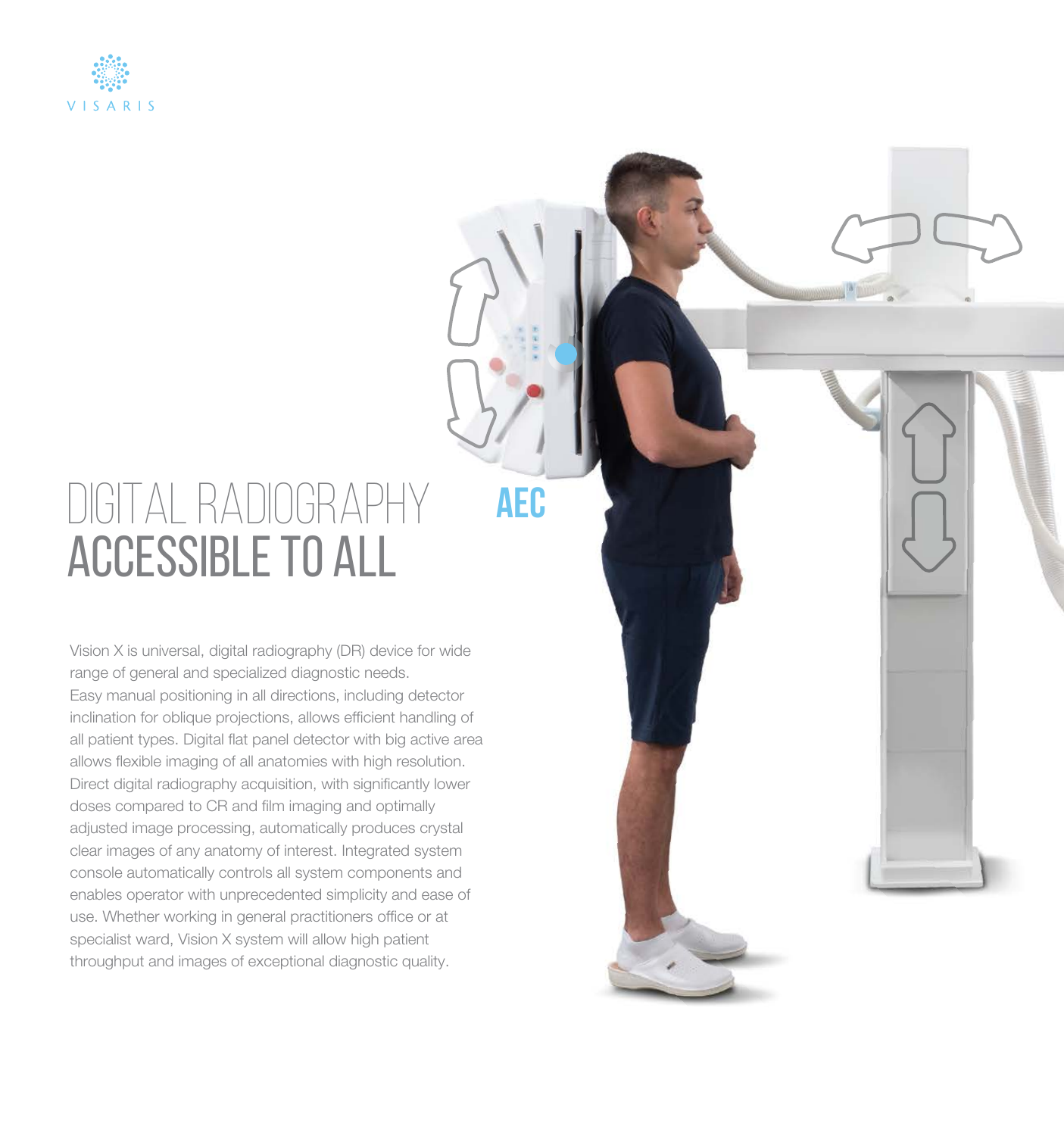



#### Vision X allows:

- Easy manual positioning of stand height, SID, angle of x-ray beam and of detector
- Light weight patient table for simple positioning of supine patients
- High frequency generator controllable from digital console
- High performance digital flat panel detector with exceptional image quality and 43x43cm active area
- Image display a couple of seconds after the exposition
- Automated patients and exam entry
- Anatomically programmed exposure conditions and image processing
- DICOM archiving in PACS and CD, multi-image printing
- Most affordable **DR** device on the market.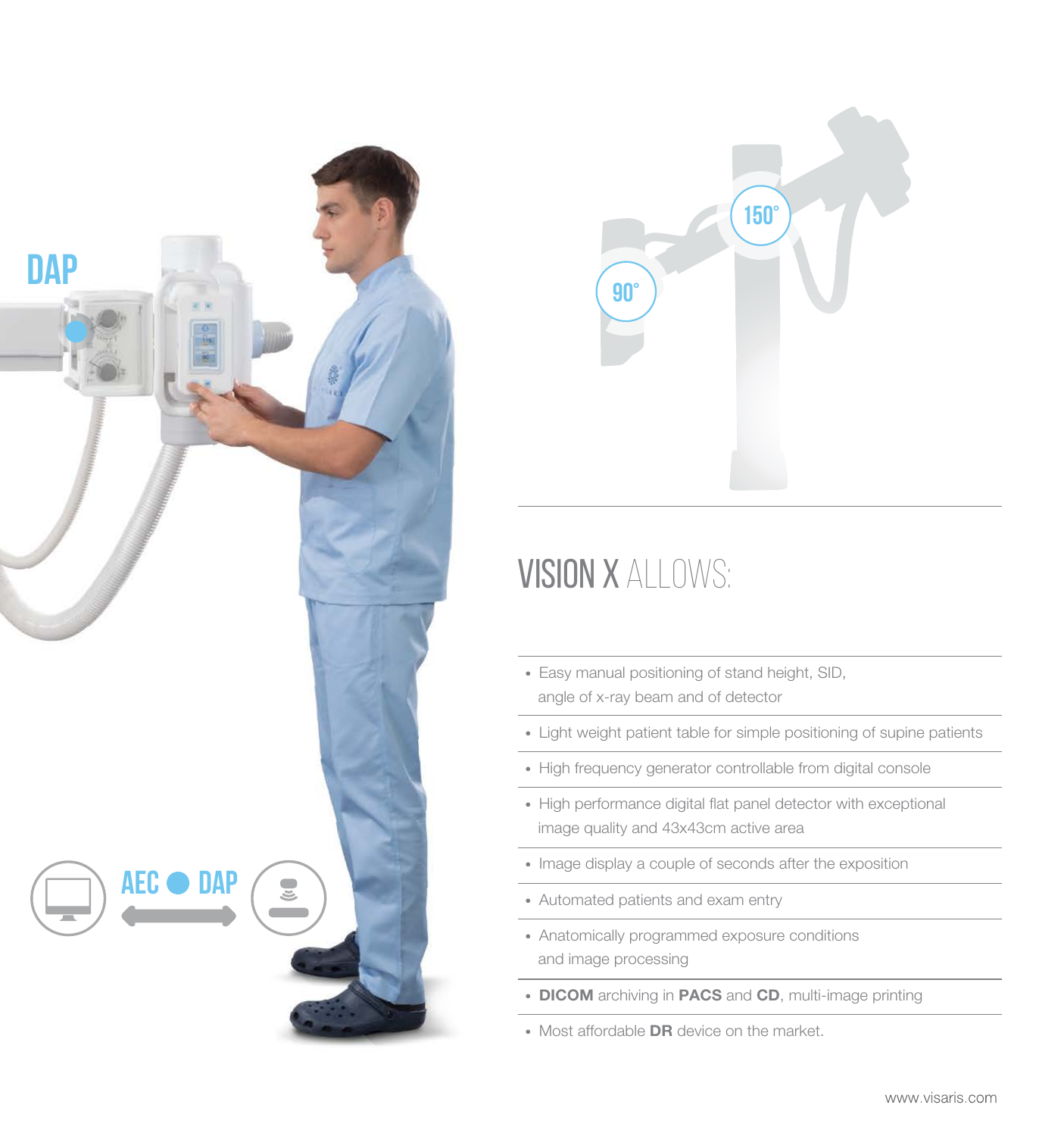Exceptional image quality

国土

 $rac{510}{115}$ 

DEG<br>90

 $\mathbb{H}$ 

**all realese** sensor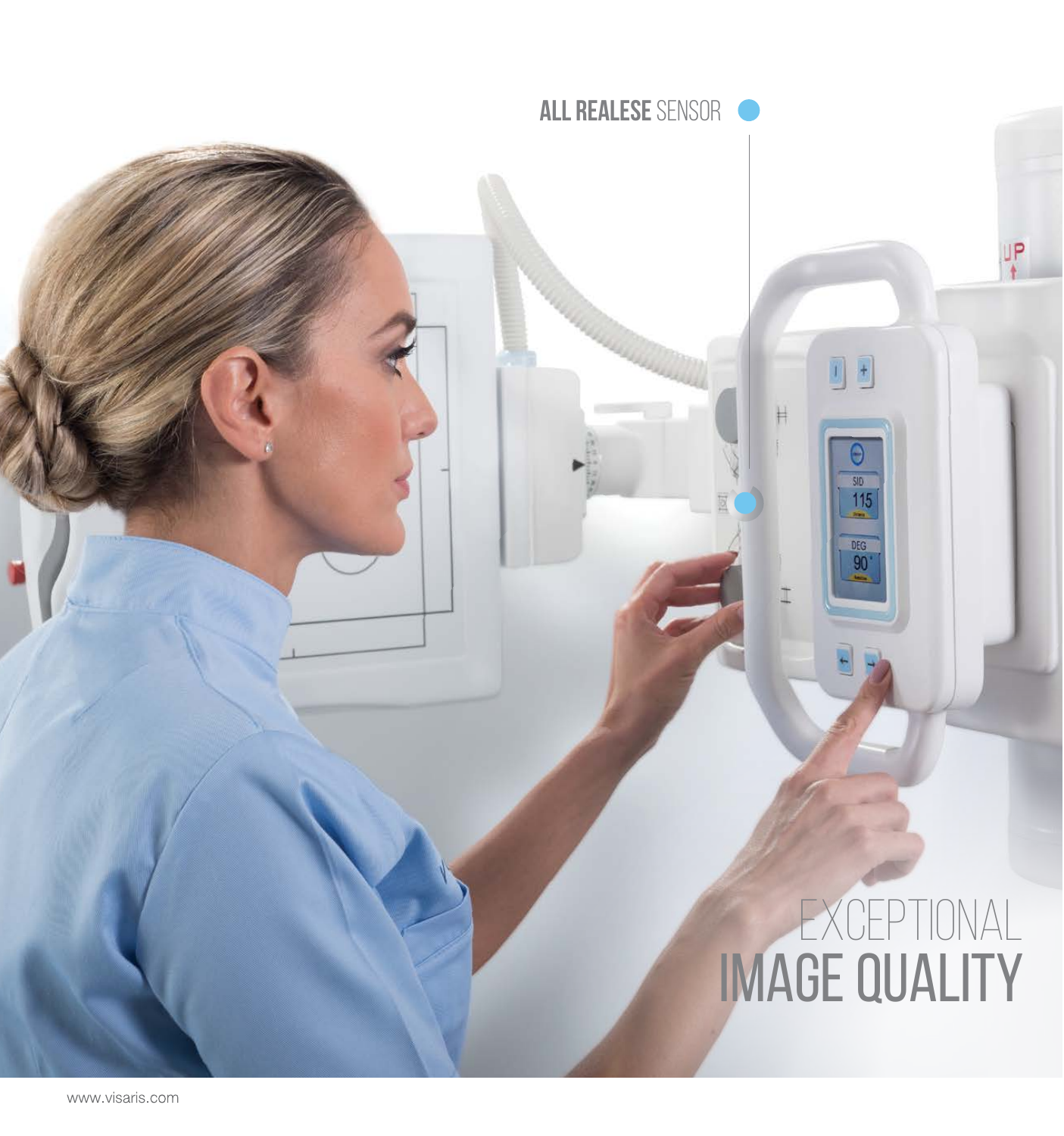





Latest generation, high sensitivity DR flat panel technology integrated in the Vision X system allows significant reduction in X-ray dosages while large 43x43 cm active area provides for imaging of all anatomies in high resolution. Automated, protocol specific image processing produces optimal visualisation of all anatomies while powerfull post-processing tools such as structure enhancement and

contrast optimisation further improve diagnostic capabilities of the Vision X system. Integrated quality monitoring modules enable long-term monitoring and management of patient dosages and rejected images to give you complete control of the imaging process and safety of your patients and co-workers.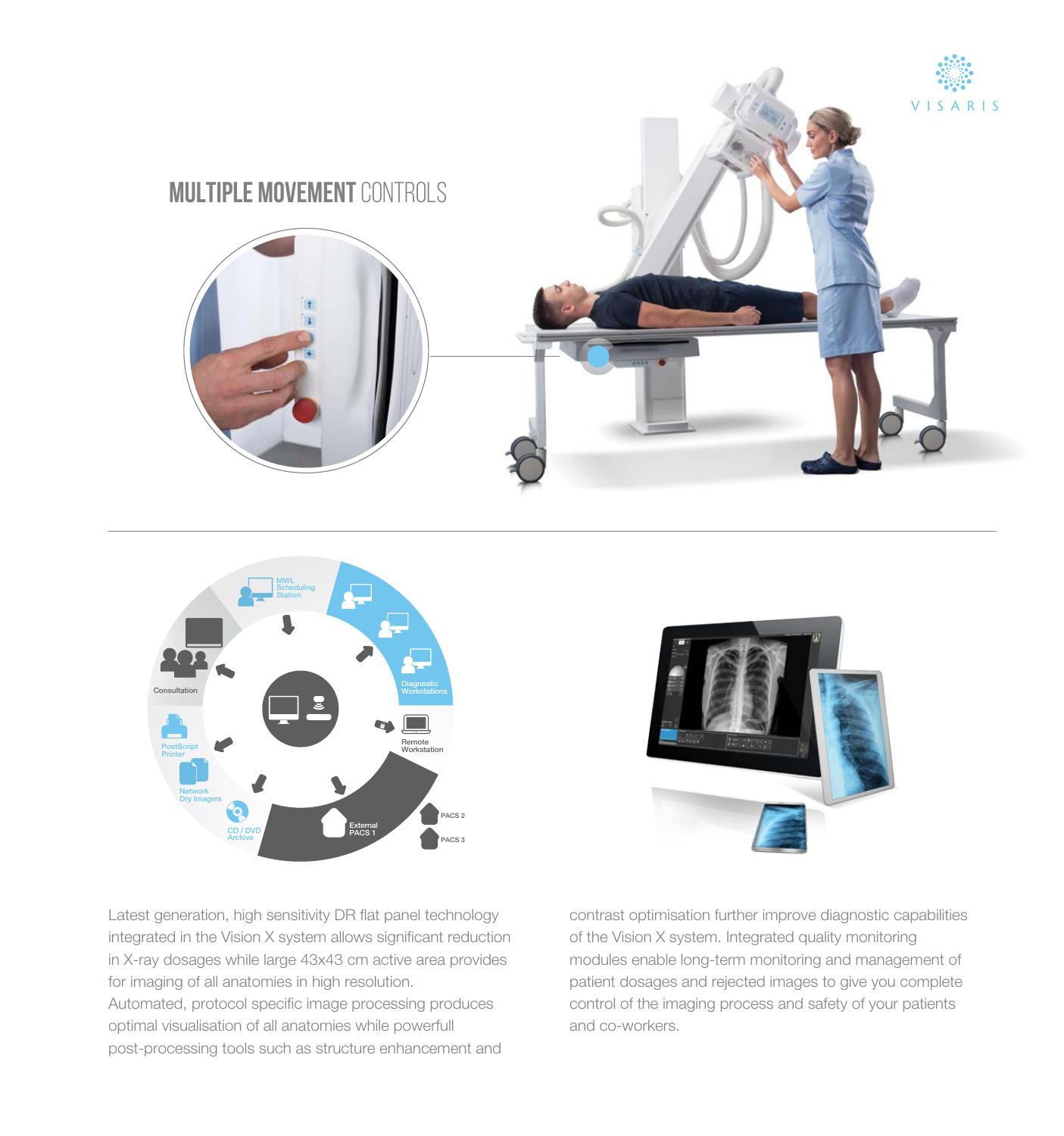

### **EFFICIENT** system control

Quick and easy stand positioning and motorized source-image-distance (SID) adjustment enables a wide spectrum of upright imaging of the chest and skeleton, supine imaging of patients on the table and various oblique techniques. Ergonomic user interface with multi-language support, integrated patients database, simple technique selection with automated exposure parameter setting for each technique and patient size and a very short acquisition time to from exposure to image on screen, enable a high patient throughput and make this system universally useful in all applications of radiography diagnostics.







www.visaris.com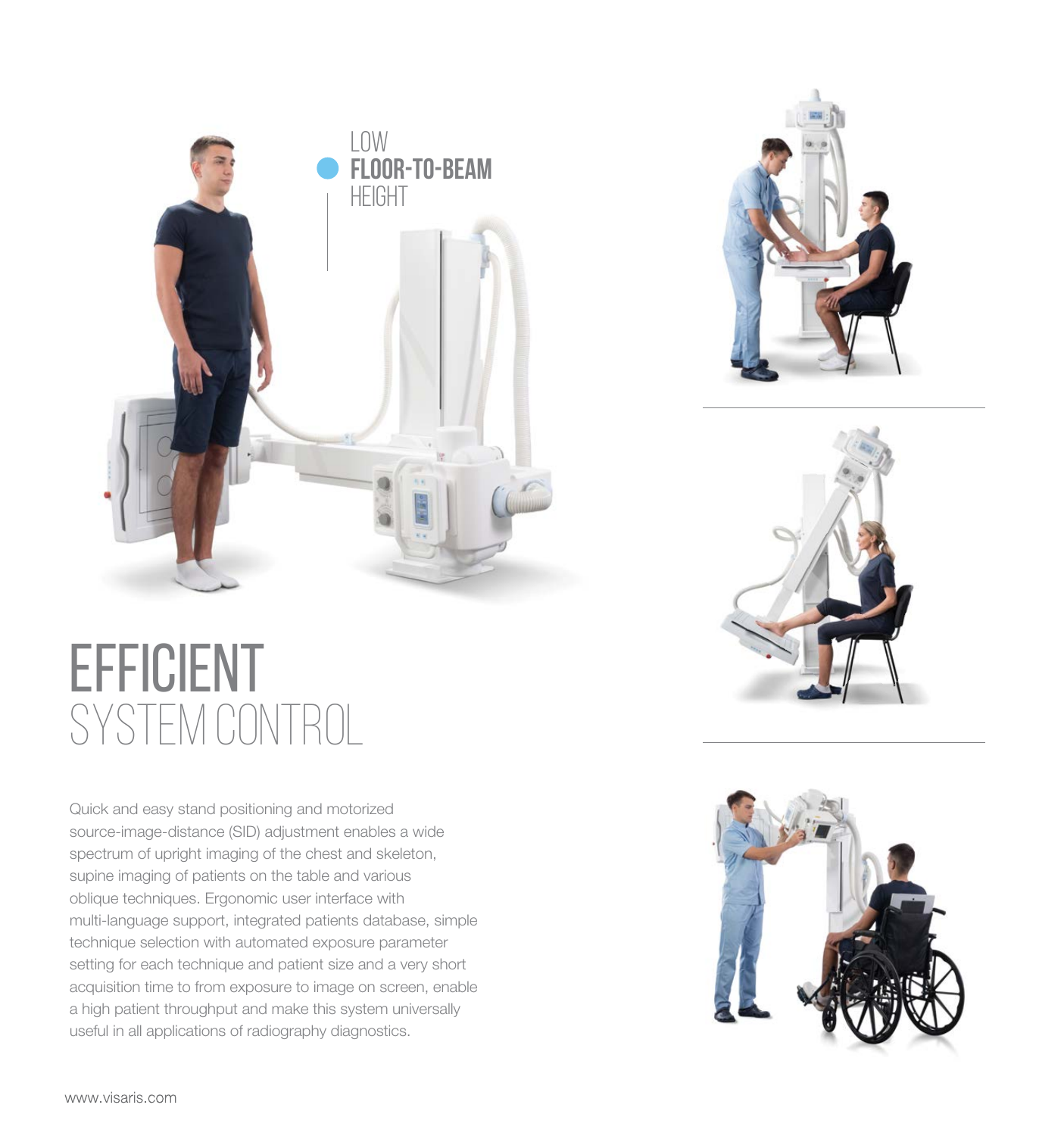



digital radiographic imaging.

standard accessories: **dap triger box patient table**